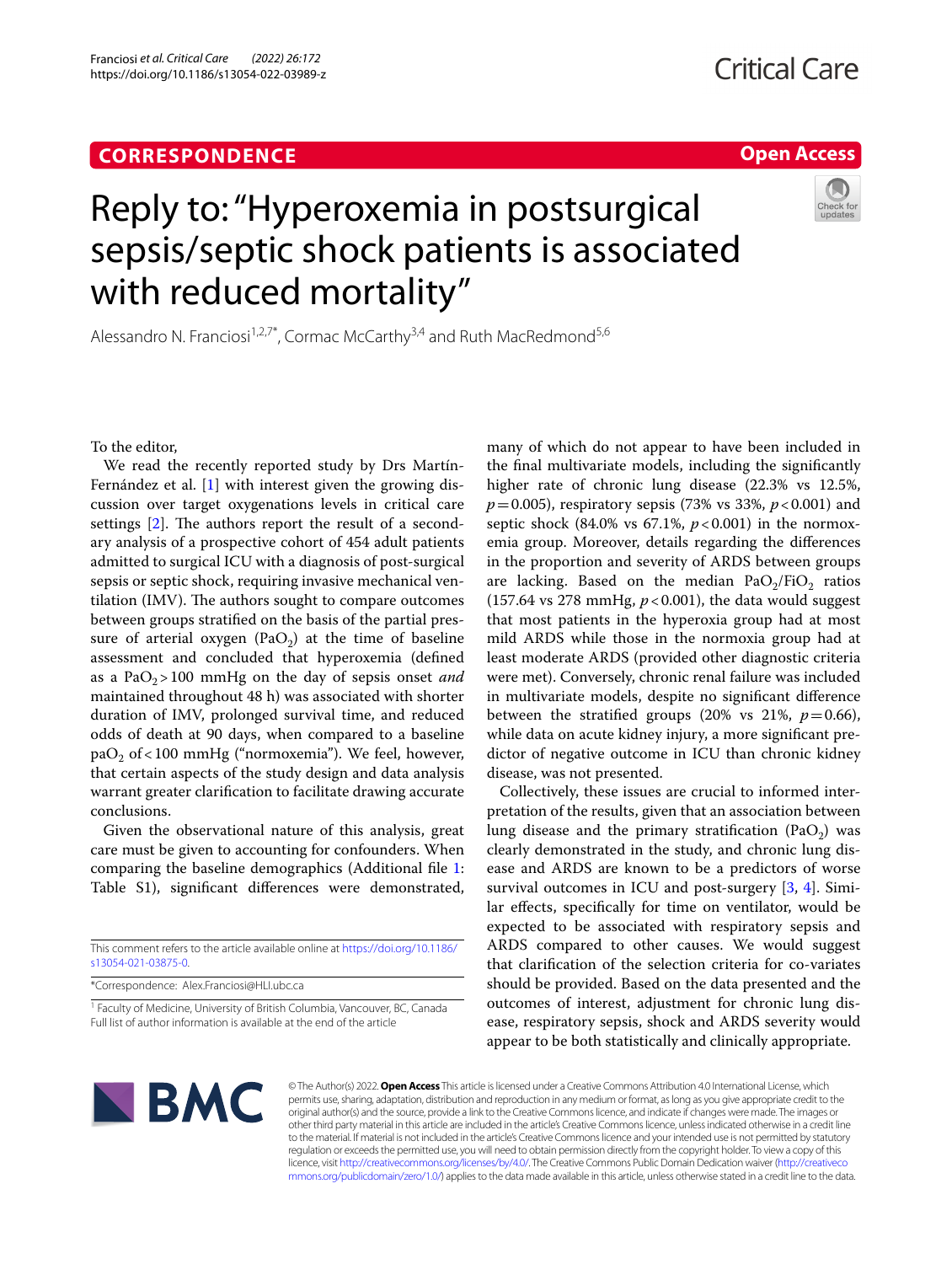Furthermore, while patients with a  $PaO<sub>2</sub> < 100$  mmHg were classifed as 'normoxemic' in this study, this grouping combines severely hypoxemic individuals (with  $PaO<sub>2</sub> < 60$  mmHg) with normoxemic/moderately hypoxemic individuals. The former represents a wholly different class of risk. Indeed, in the original Fig. 2 (plot of adjusted odds (aOR) of death versus  $PaO<sub>2</sub>$ ), most of the incresead mortality risk was associated with a PaO<sub>2</sub> < 60 mmHg, a clearly sub-optimal oxygenation status, and not one that has been entertained in the wider discussion over liberal vs conservative oxygen strategies. Though the authors performed sub-analyses excluding individuals with  $paO<sub>2</sub> < 60$  mmHg, reporting results consistent with the main analyses, in Fig. 2 no defnitive association between improved survival and higher oxygenation was seen above a  $PaO<sub>2</sub>$  of 60 mmHg, especially given the wide confdence intervals displayed as the PaO<sub>2</sub> passes to > 100 mmHg. Indeed, no difference in the aOR of death was seen at all between a PaO<sub>2</sub> of  $\approx$  60 and ≲175 mmHg. Again, whether clinically appropriate covariates were included in the multivariate sub-analyses should be clarifed.

Summarily, the results appear to suggest that profound hypoxemia at the onset of sepsis post-surgery is a predictor of poorer outcomes, but how much of this this efect is accounted for by the signifcant baseline diferences is unclear. By the same logic, the conclusion that baseline  $PaO<sub>2</sub>$  > 100 mmHg was "independently" associated with better outcomes is questionable.

Finally, it is important to point out that stratifcation based on PaO<sub>2</sub> formed the basis of this post-hoc analysis of an observational study, but to our understanding the same  $PaO<sub>2</sub>$  measurements were not the result of pre-specifed oxygen titration strategies, randomized to achieve dichotomized target  $PaO<sub>2</sub>$  ranges. Consequently, though the authors state in the introduction that their study might help to "test the hypothesis that hyperoxemia would improve outcome compared to conservative oxygen therapy in patients with sepsis/septic shock" such a hypothesis cannot be tested by this study design. As such, the author's assertion that their fndings "could have an important clinical relevance for reducing overall mortality in postoperative patients developing sepsis/ septic shock" should be interpreted with care.

### **Authors' response**

Marta Martín-Fernández, Eduardo Tamayo and Jesús Villar (on behalf of all authors)

#### Dear Editor,

We would like to thank to Dr. Franciosi and colleagues for their interest and comments about our article [\[1](#page-2-0)]. As

they mentioned, in recent years, there has been a great interest on knowing the optimal levels of oxygenation in critically ill patients. Summary data from meta-analyses seem to indicate that hyperoxemia worsens outcome [\[5](#page-2-4)]. However, according to a recent systematic review with data from eight trials (4415 participants), the authors did not fnd diferences in mortality (OR 0.95, 95% CI 0.74– 1.22) between high or low oxygen targets in mechanically ventilated adults. However, the high heterogeneity and the overlapping target ranges limit its validity and clinical relevance, and calls for urgent further research to defne optimal oxygen therapy targets  $[6]$  $[6]$  $[6]$ . There are controversial fndings in patients with septic shock. For example, in the ICU-ROX trial, no diferences were found when comparing conservative versus liberal oxygen therapy [\[7\]](#page-2-6). In addition, the use of hyperoxic therapy reduced the risk of surgical site infections in colorectal surgery [[8\]](#page-2-7), probably due to the bactericidal activity of neutrophils mediated by oxidative killing, a potent mechanism that depends on the production of superoxide radicals from molecular oxygen.

We sought to review our historical series of septic patients focusing on the PaO<sub>2</sub> values at the time of sepsis diagnosis and within the frst 48 h after diagnosis. We observed that patients with  $PaO<sub>2</sub> > 100$  mmHg had lower 90-day mortality (25.5% vs. 37.0%, *p*=0.008). Also, the potential association between  $PaO<sub>2</sub>$  levels and risk of 90-day mortality in our study was further evaluated by using a multivariate logistic regression analysis. Using the variables in Table 1, a univariate regression analysis was performed for 90-day mortality. Variables showing a  $p$  value < 0.1 with no collinearity were included as adjustment variables in the multivariate analysis. Chronic cardiovascular disease, chronic respiratory disease, cancer, obesity, urgent surgery and platelet count showed a *p* value>0.1 while bilirubin, creatinine, lactate, neutrophils and white blood cells showed collinearity with APACHE II score. C-reactive protein showed collinearity with procalcitonin. The variables considering "time function", such as mechanical ventilation, ICU and hospital stay, were considered not to be mixed with variables of admission day. Thus, Table 1 just compares patients with PaO<sub>2</sub> ≤ 100 mmHg versus PaO<sub>2</sub> > 100 mmHg.

Furthermore, our study only showed an association between mortality and  $PaO<sub>2</sub>$  ≤ 100 mmHg. We thought that this fnding is clinically relevant and should be validated in a clinical trial fashion design, as stated in our paper.

#### **Supplementary Information**

The online version contains supplementary material available at [https://doi.](https://doi.org/10.1186/s13054-022-03989-z) [org/10.1186/s13054-022-03989-z.](https://doi.org/10.1186/s13054-022-03989-z)

<span id="page-1-0"></span>**Additional fle 1**. Baseline characteristics of patients.